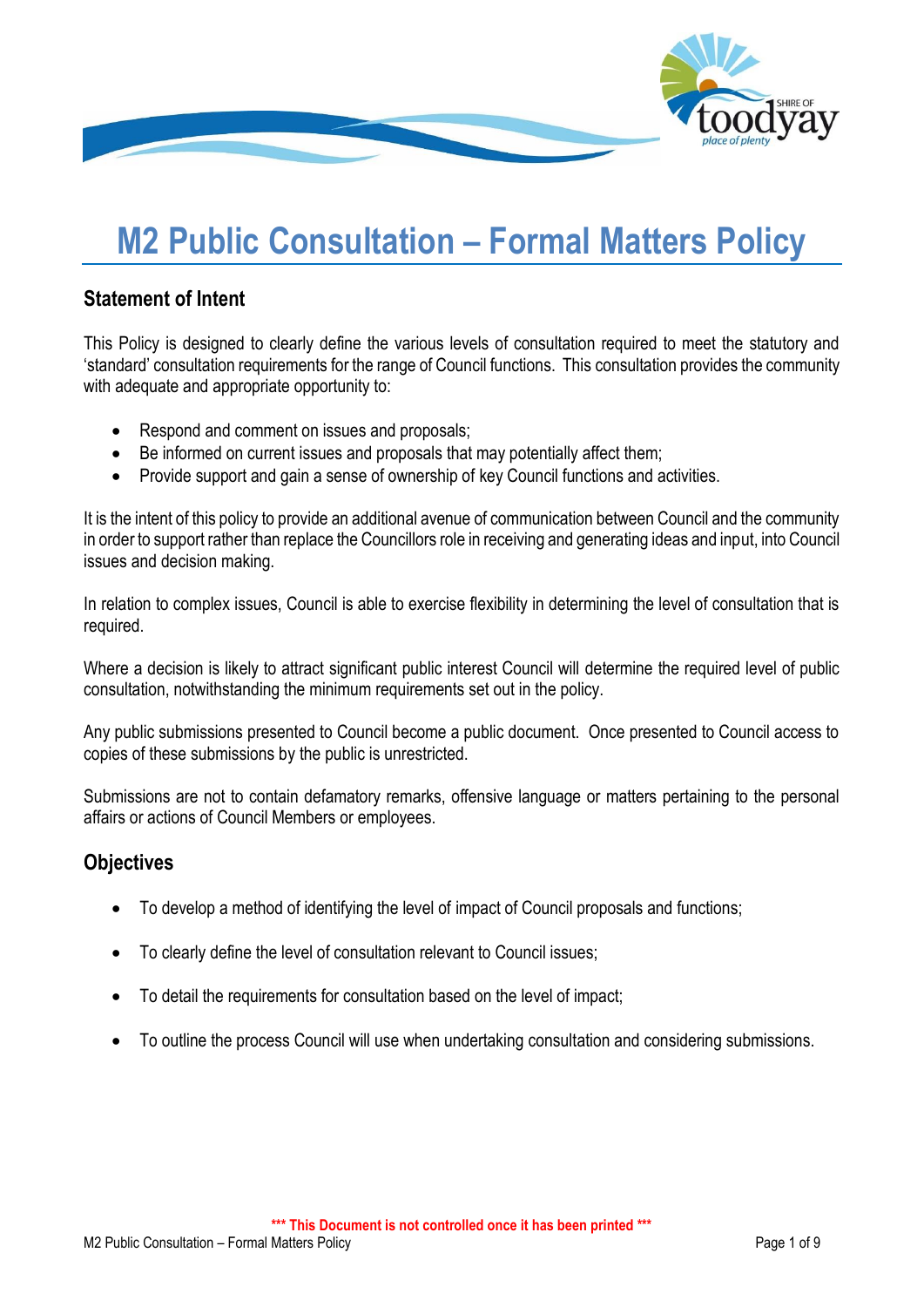# **1. Definitions**

**Adjoining** refers to any land or owner of land which abuts an application site or is separated from it only by a road, pathway, driveway or similar thoroughfare.

**Affected Person** means a person who owns land:

- (a) That adjoins an application site; and / or
- (b) The enjoyment of which may be detrimentally affected by the use of an application site or the erection of a building on an application site.

**Development** means the development or use of any land, including any demolition, erection, construction, alteration of or addition to any building or structure on the land and the carrying out on the land of any excavation or other works and in the case of a place to which a Conservation Order made under section 59 of the Heritage of Western Australia Act 1990 applies, also includes any act or thing that –

- (a) Is likely to change the character of that place or the external appearance of any building; and
- (b) Would constitute an irreversible alteration to the fabric of any building.

**Land** includes any building or part of a building created on the land.

**Neighbouring Land** means any land, other than adjoining land which may be adversely affected by the use of an application site for development (and includes properties in a neighbouring local Council area).

**Notification** means written advice provided by Council in accordance with the requirements of this policy, however does not provide persons notified with an opportunity to formally respond to and comment on, the information conveyed.

**Submitters** means those affected persons who have provided written comment on a proposal within the formal comment period or shortly thereafter at the discretion of Council.

**Works** means any physical alterations made to land or property within the municipality, either by Council or a government agency or third party authorised by the relevant agency.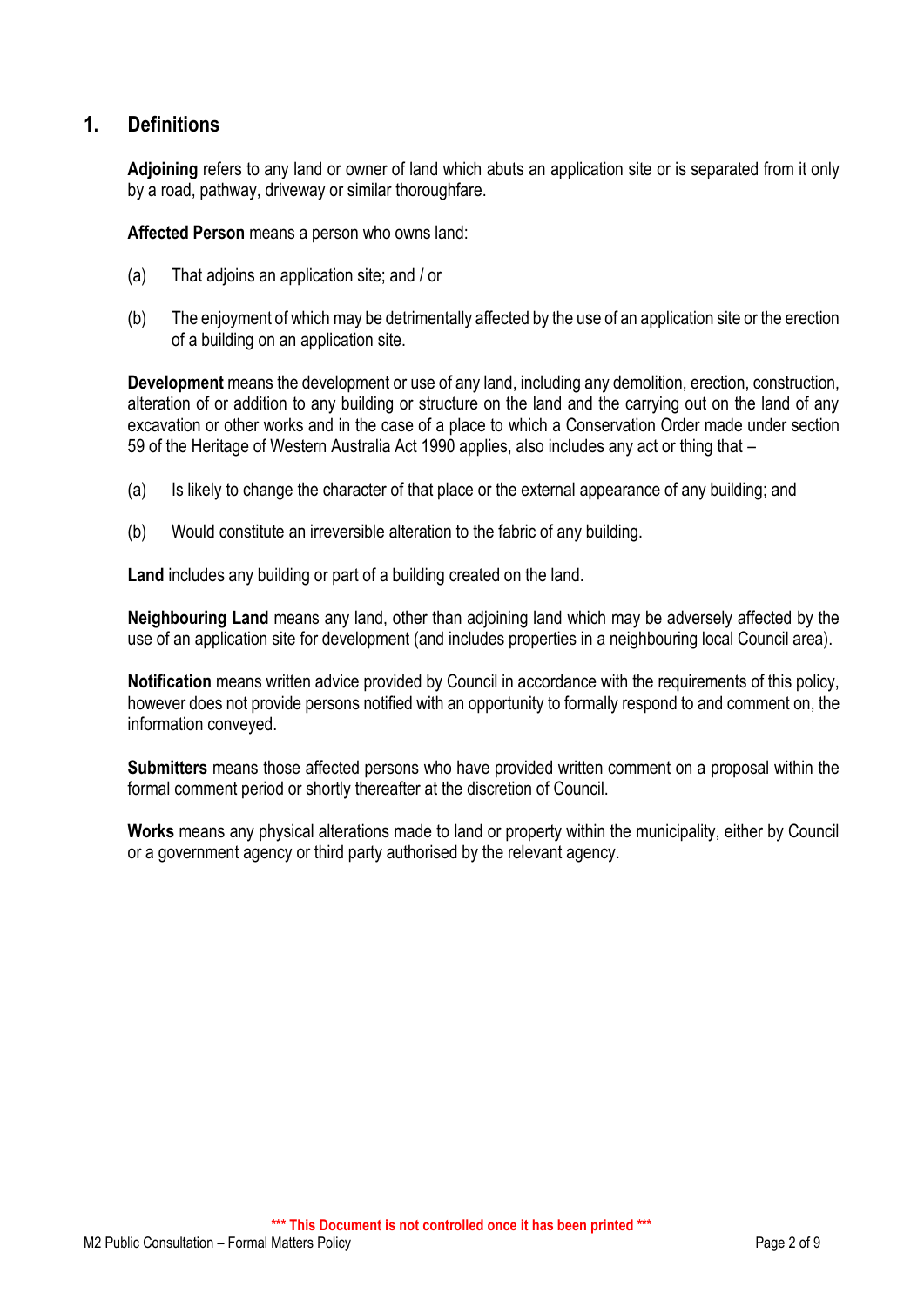# **2. Criteria to Assess Level of Impact**

The level of consultation used by Council shall relate to the extent of community impact or interest associated with the proposed development, project or Council works, and shall be selected according to the following criteria:

#### **(a) Level A – No Consultation**

- (i) No detrimental impact on the character or amenity of the immediate or general locality likely;
- (ii) Consultation is not required or is precluded under relevant legislation;
- (iii) Consultation has previously occurred and only minor modifications or modifications that address previous concerns raised are proposed.

#### **(b) Level B – Notification**

- (i) Works or proposals of interest to properties fronting or adjoining the land subject to development but unlikely to involve detrimental impacts outside the subject land;
- (ii) Activities or events on reserves consistent with the reserve purpose where no detrimental impacts are likely;
- (iii) Works, activities and Council functions associated with a previously advertised schedule of works or statutory plan, where no significant alteration to the existing function or environment will occur;
- (iv) Statutory requirements for notification exist.

#### **(c) Level C – Adjoining Landowner Comment**

(i) Development use or works involve additions or alterations that are visible or have an apparent impact on the owner or occupier of land immediately adjacent to the property affected.

#### **(d) Level D – Neighbouring Landowner Comment**

(i) Development, use or works that involve potential detrimental impacts on the use or enjoyment of the land adjoining the application site or other neighbouring land.

#### **(e) Level E – Locality**

(i) Development, use or activities that are likely to affect the amenity, character or function of an area greater than neighbouring properties.

#### **(f) Level F – District**

(i) Proposals, projects or Council functions that are of Shire wide significance.

## **3. Function and Proposal Subject to Consultation**

*Schedule 1* outlines the matrix upon which the appropriate level of consultation with affected persons and the community may be determined, for key Council activities and types of development. Where proposals occur that do not clearly fall within the matrix, or where circumstances indicate that the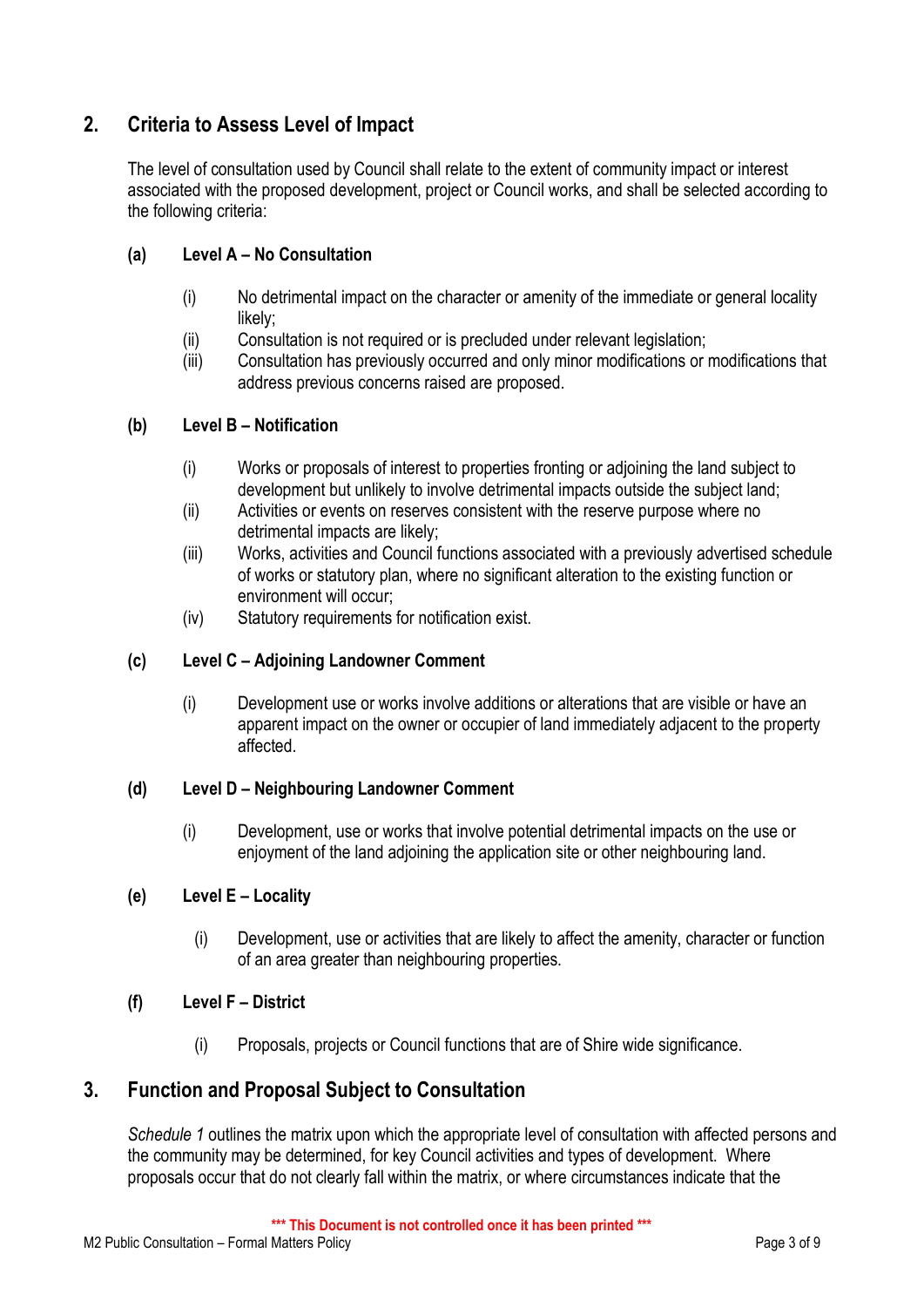standard level would not be appropriate, the criteria outlined above shall be used to establish the consultation process required. Notwithstanding, compliance proposals involving a substantial impact due to scale, size or nature of the proposal shall be referred to the Senior Management Group to determine the level of consultation required

# **4. Level of Consultation**

Council shall undertake the following levels of consultation, based on the impact criteria developed in the previous part of the policy:

#### **(a) Level A – No Consultation**

#### **(b) Level B – Notification**

Written notification directly to the owners or occupiers of affected land is to be undertaken only (e.g. road upgrading – notify residents of the subject road). The notification letters are to be posted so they are received at least fourteen (14) days prior to the commencement of the development, work or activity. Liaison with relevant government agencies or community groups is also to be undertaken within this time period where appropriate or specified under relevant legislation. No formal public comment period applies at this level – the consultation process is only for the purpose of providing information to affected persons.

#### **(c) Level C – Adjoining Landowner Comment**

Written notification to the adjoining owners or occupiers potentially affected by any impact from development, work or activity shall be provided, with a minimum submission/comment period of fourteen (14) days or other statutory period as specified by the relevant legislation is to be undertaken by the relevant officer; alternatively, a signed letter of non-objection from affected landowner/s shall be provided by the applicant, including a signed copy of the site plan (if applicable).

#### **(d) Level D – Neighbouring Properties Comment**

Written notification to the owners or occupiers of all land within a minimum of two properties of the land subject to the proposed development, works or activity and any other owner or occupier likely to be directly affected by the proposal shall be undertaken by the responsible officer, specifying a minimum submission/comment period of twenty-one (21) days or other statutory period as specified under legislation.

#### **(e) Level E – Locality**

An advert in a local or state newspaper, notice to be displayed on Council's website, sign/s on site in a prominent location and written notice detailing the proposed development, works or activity, outlining a minimum twenty-eight (28) day submission/ comment period or other greater time period as appropriate or statutorily required. Furthermore, written notification to all owners occupiers within 100 metres of the land subject to the proposal within the Toodyay, Bejoording or West Toodyay townsites and 500 metres for land outside of townsites and to owners or occupants along key impact routes is to be undertaken by the responsible officer.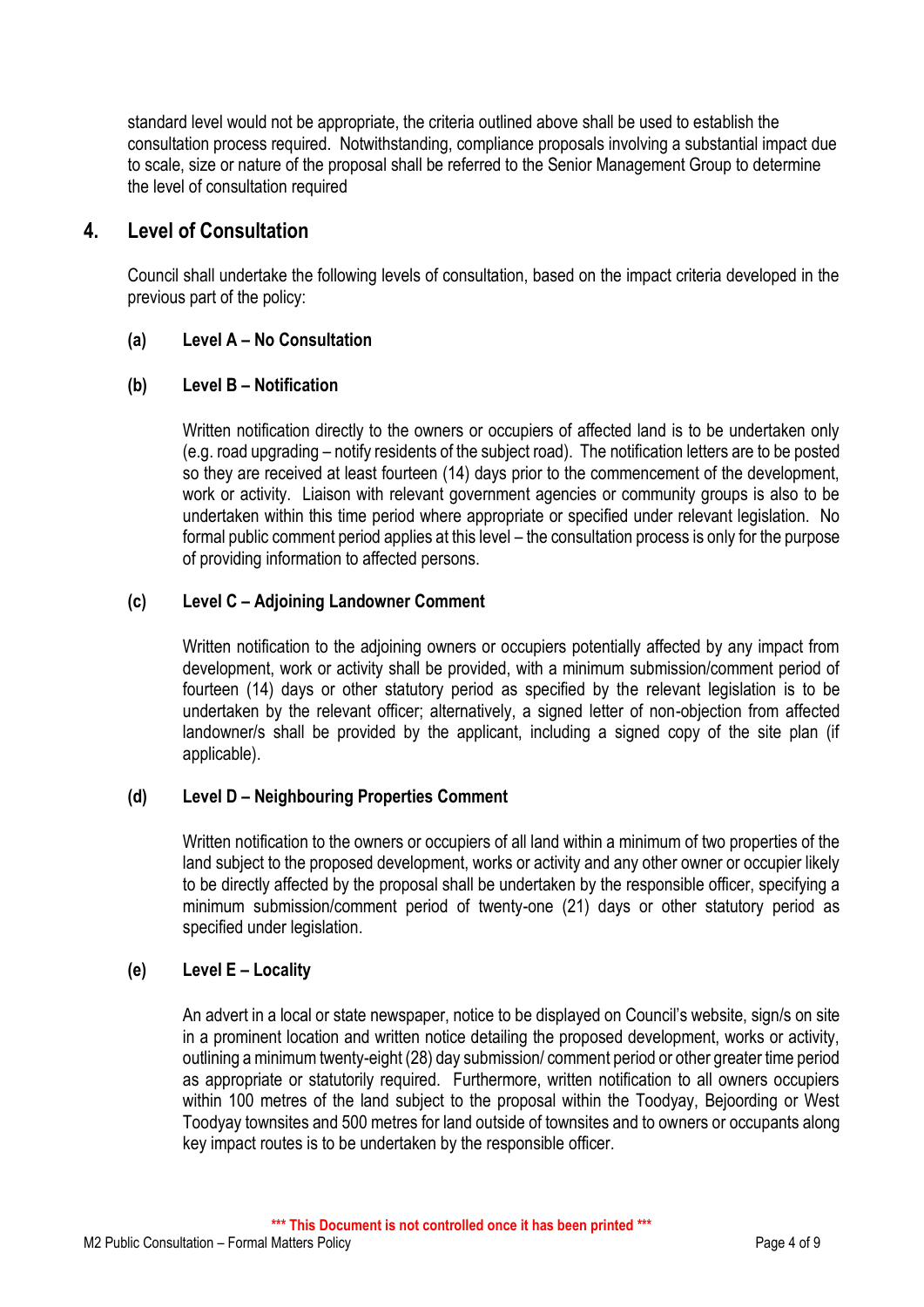Notwithstanding this specified area, the Senior Management Group may determine that a lesser distance may be appropriate where no impacts are envisaged within portions of the area identified above.

#### **(f) Level F – District**

All applications, projects and Council functions within this consultation category shall be subject to the development of a consultation program by the responsible officer, which shall be a brief summary outlining:

- (i) Specific objectives of the consultation;
- (ii) Consultation measures to be used;
- (iii) Timeline of the process and subsequent determination;
- (iv) Responsible officers and level of delegation;
- (v) Costs and budget implications; and
- (vi) Method of informing submitters and the community of any outcomes.

Specific objectives for Level F consultation may include, but not be limited to the following:

- (i) Raise awareness about a particular issue, facility or service;
- (ii) Establish communication links with the community;
- (iii) Encourage active participation in programs;
- (iv) Collect views, opinions and ideas;
- (v) Foster community pride, support and 'ownership'; and
- (vi) Build trust and confidence between Council and the community.

Consultation mechanisms available for Level F include but are not limited to:

- (i) Newspaper advertising;
- (ii) Letter drops or Council notices;
- (iii) Signage and displays in relevant locations;
- (iv) Media releases press, radio, television (subject to availability);
- (v) Notice to be displayed on Council's website;
- (vi) Formation of community or advisory committees under Local Government Act 1995;
- (vii) Formation of working groups;
- (viii) Workshops, forums or briefing/information sessions;
- (ix) Public meetings; or
- (x) Other procedures as required.

Notwithstanding the consultation mechanisms adopted, a minimum level of consultation for Level F shall be a comprehensive local newspaper advertisement repeated over the duration of the process (minimum of two (2) separate advertisements) associated with a formal comment period of twenty-one (21) days or more if considered appropriate.

The consultation program is to be assessed and approved by the Senior Management Group or Council (whichever is appropriate).

## **5. Consultation Procedure**

(a) The consultation procedure shall be undertaken in the manner outlined in Section 3 of this policy.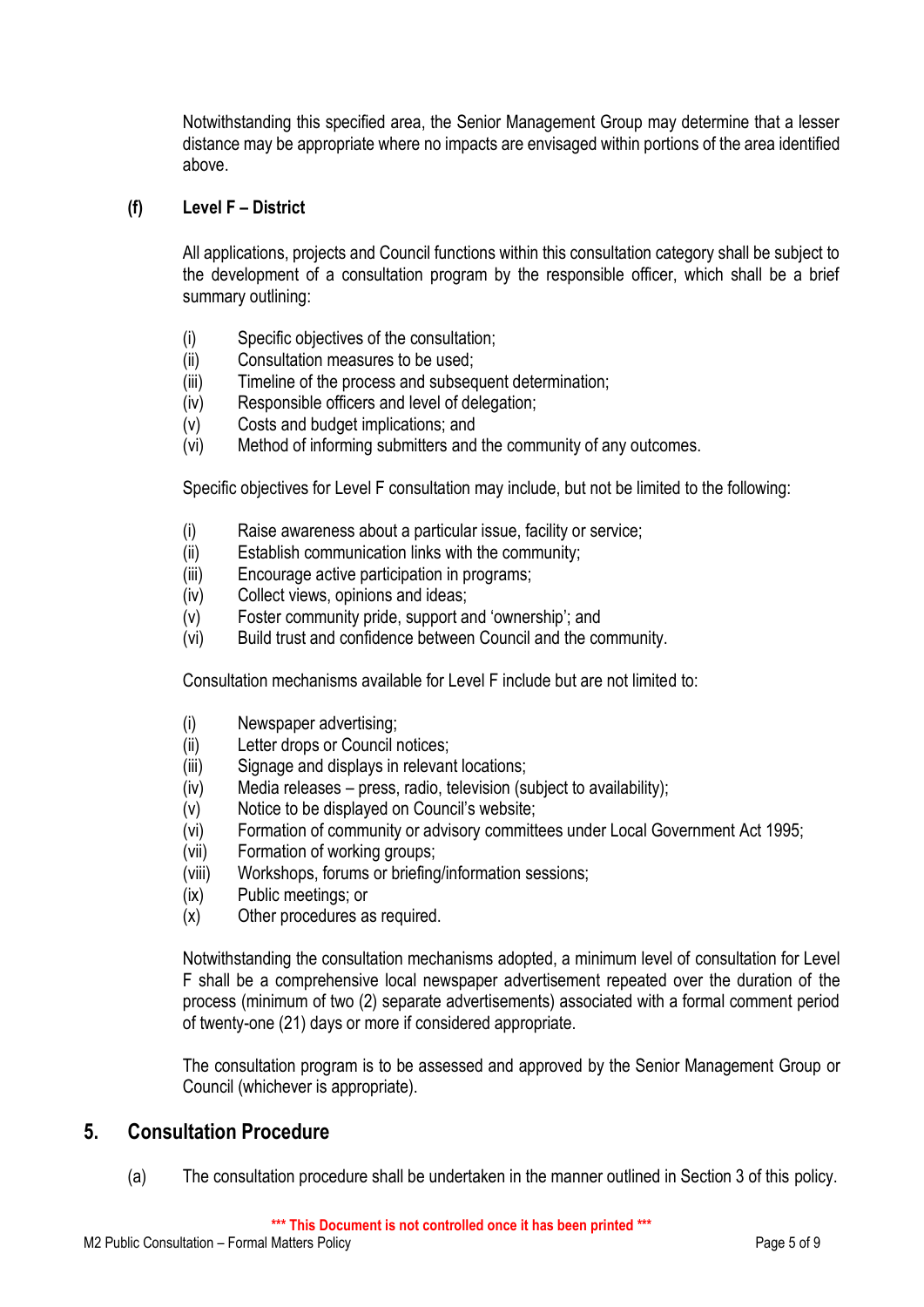- (b) A formal display area shall be established in the reception area to allow for display of plans and other information for public inspection.
- (c) Council shall work towards the introduction of a web site and on-line availability of information on relevant issues or proposals, including the ability to make submissions on standard forms via the internet, at which stage the policy shall be reviewed to incorporate this option into the relevant levels of consultation.

# **6. Consideration of Submissions**

- (a) Upon receipt of a submission, the records officer shall send correspondence to the submitter acknowledging receipt of the submission. Once a decision has been made on the relevant matter the responsible officer shall write to all submitters advising them of the outcome.
- (b) All submissions received will be summarised and scheduled for consideration by Council. When a decision is to be made by Council (as distinct from a delegated officer) the Schedule of the submissions received is to be included in attachments of the Agenda and therefore will be taken into account by the Council in determining the action to be taken.
- (c) Matters to be taken into account in the consideration of submissions are outlined as follows:
	- (i) Consideration outlined in the relevant Local Planning Scheme, Council policy or strategy;
	- (ii) Potential for detrimental impact on the enjoyment of nearby properties due to alteration of views to and from the proposed site, overshadowing, privacy, noise impact, proposed use or activities, or building scale, height, external appearance and bulk;
	- (iii) Impact of the proposal on streetscape and the amenity of the locality;
	- (iv) Heritage values or significance;
	- (v) The adequacy of access, egress, parking and manoeuvring including disabled access;
	- (vi) Traffic generation and probable effect on safety and traffic movement;
	- (vii) Whether the area contains species of endangered native flora and fauna;
	- (viii) Removal of, or increased threat to, native vegetation;
	- (ix) Any other environmental consideration including, but not limited to, potential for soil erosion or land degradation, water quality degradation, or increased environmental risk;
	- (x) Potential loss of any community service or benefit;
	- (xi) Adequacy of community and public utility services;
	- (xii) Any other matter relevant to the orderly and proper functioning of Local Government, as outlined in Section 3.1 of the Local Government Act 1995.

## **7. Cost of Consultation**

The full cost of the consultation requirements specified within this policy are to be met by the applicant, as set out in the Schedule of Fees contained in the annual budget of Council.

## **8. Late Submission**

Late submission may be included for consideration at the discretion of the CEO where:

(a) The submission is from a referral agency (e.g. Department of Environmental Regulation, Main Roads WA);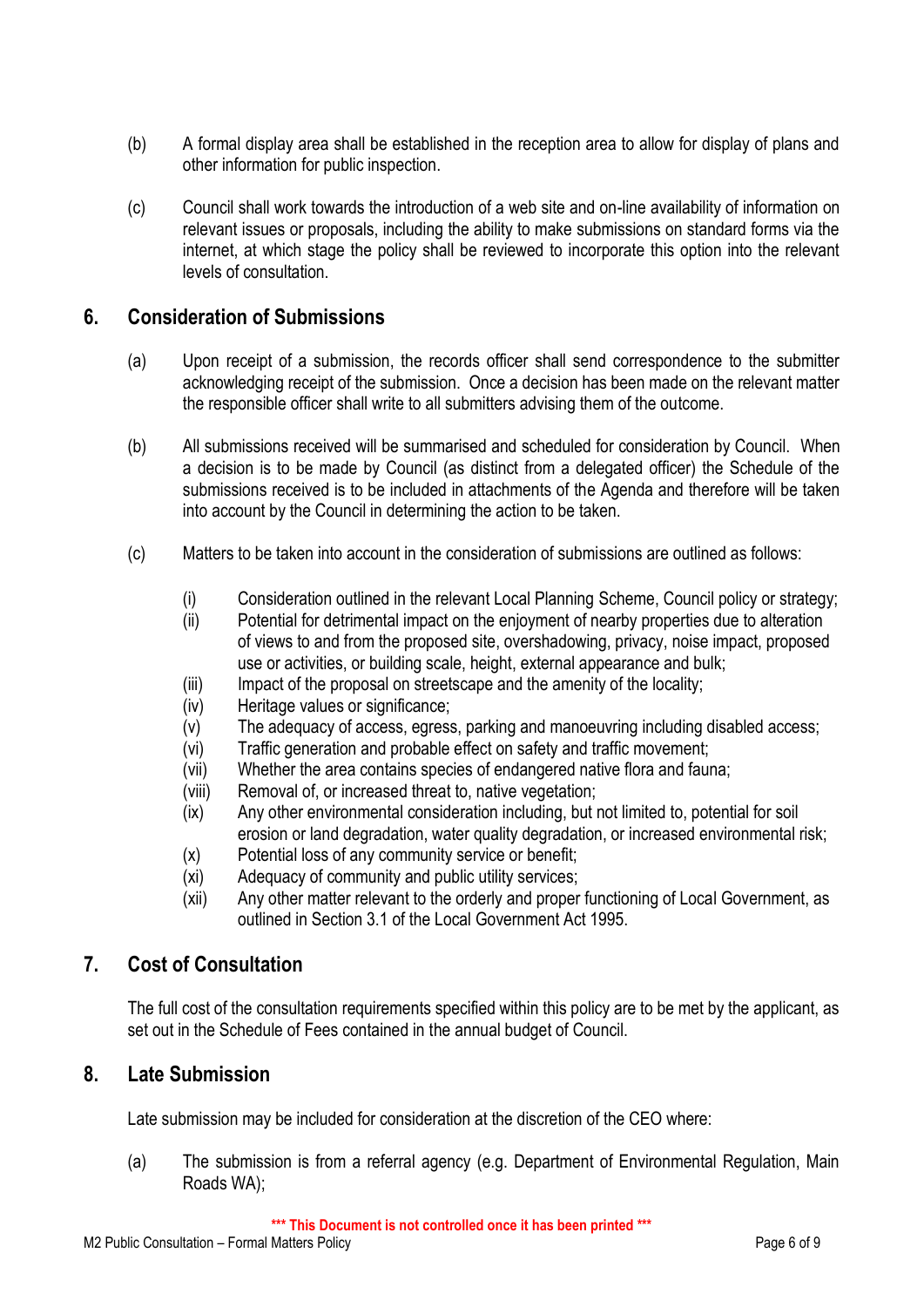- (b) The consultation does not relate to a planning matter funded by a planning applicant; and
	- (i) Consideration of the submission will not delay consideration of the matter to be considered; or
	- (ii) The submission is from a key stakeholder where exclusion would compromise the quality of the decision

# **9. Schedule 1**

The following Schedule only lists those functions that do not require consultation under another Policy, Local Law or Legislation:

| <b>FUNCTION</b>                                                         | <b>CONSULTATION LEVEL</b> |  |  |
|-------------------------------------------------------------------------|---------------------------|--|--|
| <b>PLANNING</b>                                                         |                           |  |  |
| <b>Local Planning Scheme Review</b>                                     | F                         |  |  |
| <b>Scheme Amendment</b>                                                 | $E^*$                     |  |  |
| Planning Strategies for Selected Areas                                  | F                         |  |  |
| Management Plans (Local)                                                | E                         |  |  |
| Outline Development Plans & Structure Plans                             | Ē                         |  |  |
| <b>Subdivision Referrals</b>                                            | A                         |  |  |
| Development - P or X Uses                                               | $\overline{A^*}$          |  |  |
| Development - D Uses                                                    | C                         |  |  |
| Development - A Uses, Uses not mentioned in Zoning Table or             | $\overline{F^*}$          |  |  |
| Extension to a Non-Conforming Use                                       |                           |  |  |
| Building Envelope Variation - Minor Extension                           | $A^*$                     |  |  |
| Building Envelope Variation - Complete Relocation                       | $\overline{\mathbf{c}}$   |  |  |
| Setback Variation - unless the proposed development is attached to      |                           |  |  |
| an existing structure and the development is not encroaching any<br>C   |                           |  |  |
| further into the established setback line.                              |                           |  |  |
| Planning Application (including demolition of a building) - Proposal    | A#                        |  |  |
| within the Heritage Area or building listed on the Heritage List        |                           |  |  |
| Planning Application for Signage within the Heritage Area or a building | A#                        |  |  |
| listed on the Heritage List                                             |                           |  |  |
| Planning Application for Signage                                        | A                         |  |  |
|                                                                         |                           |  |  |
| <b>BUILDING</b>                                                         |                           |  |  |
| <b>Building Applications</b>                                            | A                         |  |  |
|                                                                         |                           |  |  |
| <b>HEALTH</b>                                                           |                           |  |  |
| <b>Offensive Trades</b>                                                 | B                         |  |  |
|                                                                         |                           |  |  |
| <b>ENGINEERING</b>                                                      |                           |  |  |
| Forward Infrastructure Management Programs (e.g. 5 year road            | E                         |  |  |
| upgrade programs, waste management strategy)                            |                           |  |  |
| Road Upgrading (e.g. resealing, re-sheeting                             | B                         |  |  |
| Road Maintenance                                                        | A                         |  |  |
| Road/Footpath Construction                                              | B                         |  |  |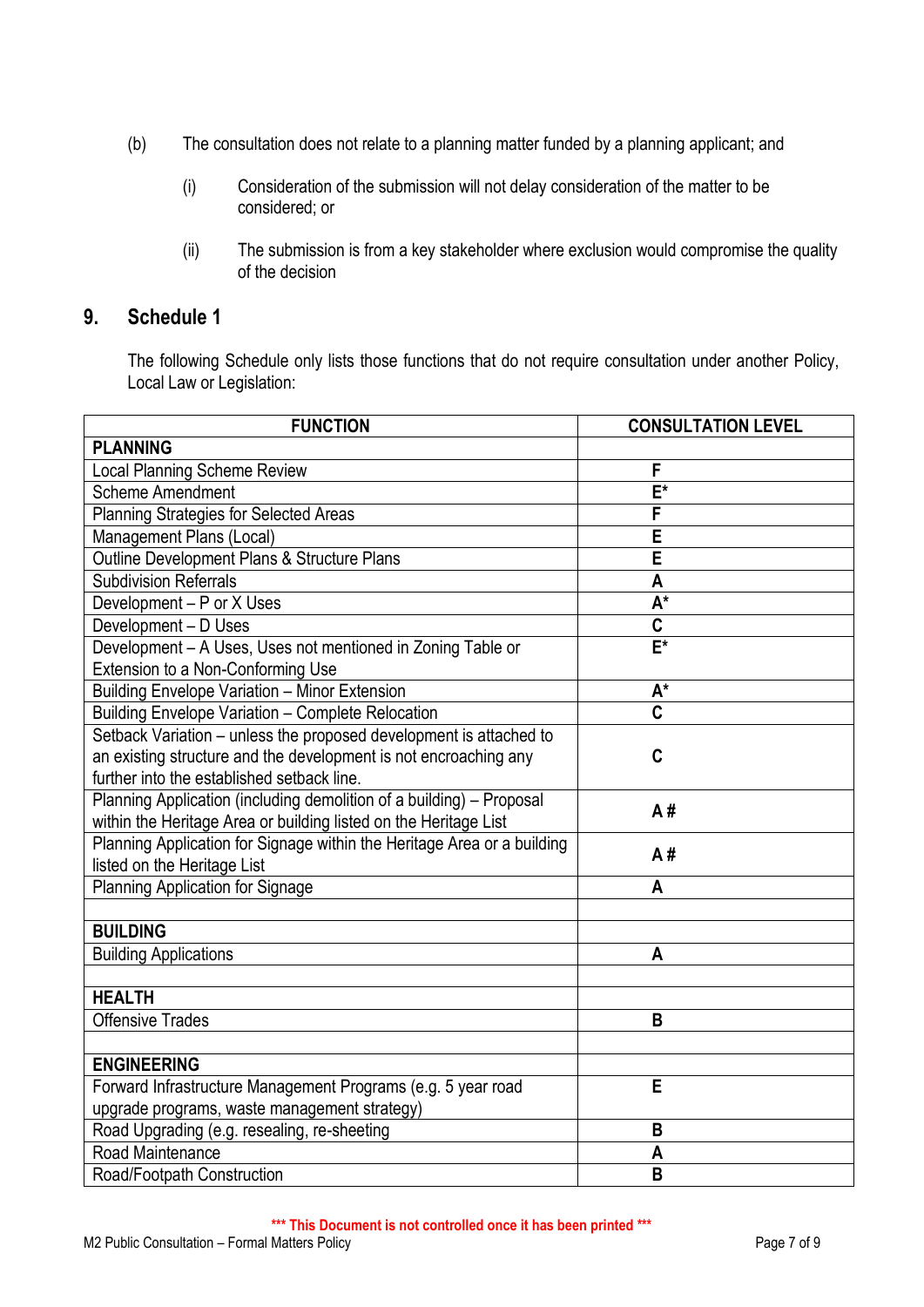| <b>Street Tree Removal</b>                                           | B                         |
|----------------------------------------------------------------------|---------------------------|
| <b>Street Tree Planting</b>                                          | B                         |
| Road Closure - Permanent (DLI)                                       | E*                        |
| Road Closure - Temporary (Local Government)                          | E*                        |
| Road Closure - Festivals and Events                                  | $\Lambda$                 |
| <b>FUNCTION</b>                                                      | <b>CONSULTATION LEVEL</b> |
| <b>ASSET MANAGEMENT</b>                                              |                           |
| Development Plans - Council Reserves                                 | D                         |
|                                                                      |                           |
| <b>GOVERNANCE</b>                                                    |                           |
| Policy Development - Council/Admin procedures only                   | A                         |
| Policy Development - Involves specific user groups                   | Е                         |
| Policy Development - major Shire/regional/State impact               | F                         |
| Changes to Council function/service provisions (e.g. library opening | Е                         |
| times, rubbish collection)                                           |                           |
| <b>New Rating Structure/Format</b>                                   | F*                        |
| Pre Budget Consultation                                              | Е                         |
| <b>Strategic Plan Consultation</b>                                   | F                         |

*\* Consultation Procedures already set out by Local Law, existing legislation (Local Government Act 1995, Land Administration Act, Town Planning Scheme, Residential Planning Codes, Road Traffic Code, etc.).*

*# Includes consultation with Council's Heritage Advisor*

*^^ As per Council's Policy A.13 – Temporary Road Closures*